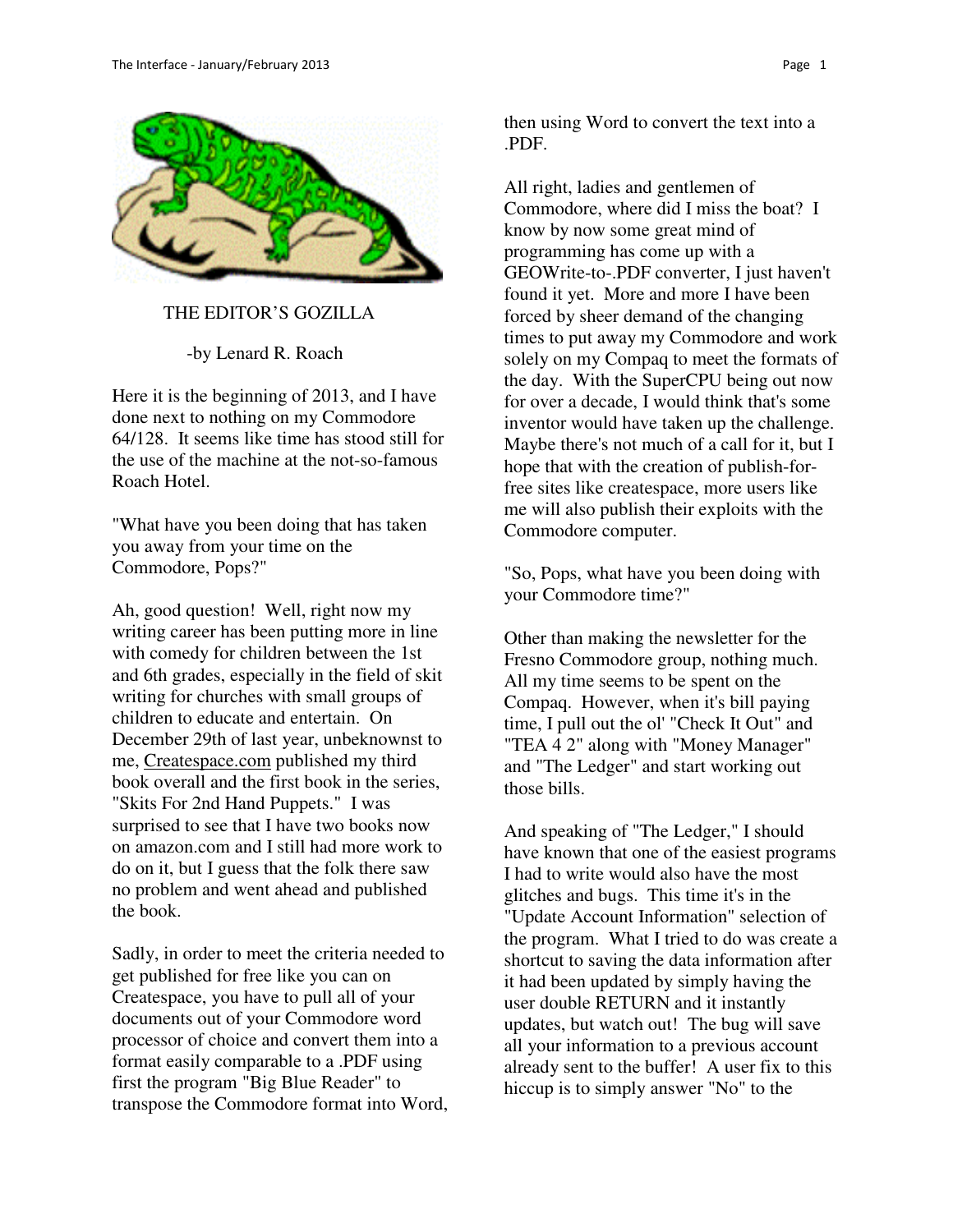"Archive As" request and type in the proper file name. As the programmer of this beautiful mess-terpiece, I need to write a whole new OPEN command subroutine with its proper inputs and disk drive assignments, which was what I was trying to avoid doing in the first place. Oh well, as Alan Hale Jr. once said in a "Gilligan's Island" episode: "Hurried work is worried work and a job not well done is not a well done job." Come to think of it, I haven't done too much as in writing intro screens and users manuals for the three programs I've worked on, and there are updates I need to perform to make these three programs better for the user and more stable in data structure. By rights, I have no reason to sit on my "blessed assurance" and not do anything with the Commodore, so I'd better get up and start getting some of this stuff out together.

Please try to remember that, if you were a vendor at the 2012 CommVEx, to check with your tax preparer to see if it will benefit you to take the tax write off offered under the tax code. I found out that, this year, it would not behoove me to take the write-off for 2012, so I will withhold my status till the next time I go to CommVEx, which is projected to be 2014. The Roach Hotel staff will be home for 2013 due to vacation restrictions and that my son would like to do more than play Xbox in his hotel room during the visit. He will be 21 by the time the 2014 CommVEx will be around so we will come then. Also, as I said before in previous articles, I would like to bring new product to the convention. I think that attendees are tired of hearing me rattle about the four programs I have done before.

With this new information, it's time for me to make some backup disks, get out my "Med-res" graphics program, set my Compaq for "music," and start digging into some of these projects that are waiting to be done. Hopefully I'll have a bigger report to do other than drivel over things that are not done.

Enjoy the rest of the newsletter ...



## FCUG MEETING REPORT January 2013

#### -by Dick Estel & Robert Bernardo

Our January meeting was no ordinary one. Sunday, January 20 was SX-64 Day around the world, celebrating the release 30 years ago of Commodore's iconic "executive" computer. We were part of the Global SX-64 Party, an international celebration of the world's first color transportable computer.

 Robert arrived about 45 minutes early to start setting up the SX's and the video and still camera equipment. Dick arrived with a third unit but had trouble with the keyboard not registering all key presses. Somehow that cleared up later (maybe just inserting the keyboard cable better?). We were missing member Alfredo Mijango , another SX owner, as well as Robert's modded SX, which was still with Ray Carlsen for keyboard repair.

Also present were Roger Van Pelt and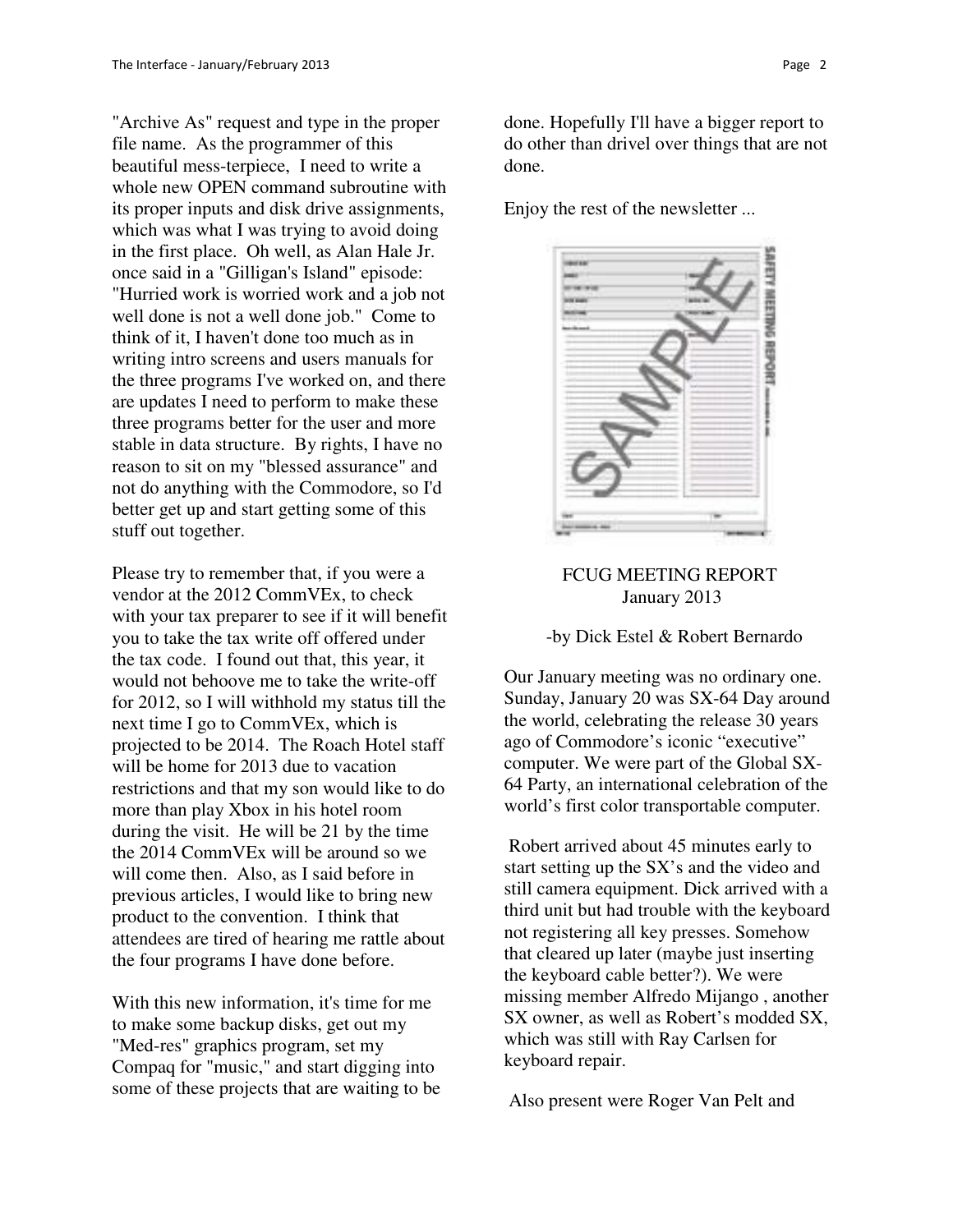Louis and Vincent Mazzei, who brought Vincent's rare, silver-labeled VIC-20.

 To start off the meeting, we viewed a Commodore SX-64 commercial from 1984, the commercial with the catchy Commodore tune. We took a few photos with Dick's Canon digital SLR , and then a little bit after noon , we connected via Skype with Berry de Jager, organizer of the day, who was in the Netherlands . To our surprise, he was back at his house and not at the Starbucks in Amsterdam .

 He explained that he and the Dutch users had met during the afternoon from about 1 to 5 p.m. (with about 8 SX's) and that he had to get back through the snow before it got dark. No matter... we had a good time Skyping away as we ate our lunch and as Rob ert showed him little bits and pieces that we had brought to the meeting (Jason Ranheim PC-8 board, Rob tek Turbo 50 cart, Capture II cart, Koalapad with Dancing Bear disk, the game Worms!, Green Valley Publishing Business Software, Vincent's VIC-20, and of course, the SX's). After over a half hour of Skyping, the lag with the Net connection was getting to be too great, and Berry signed off.

 We finished our lunch and headed to the SX's so we could try out the programs and hardware bits. During that time Robert took photos with his Nikon film SLR , and to top off the day, took video of the members next to the SX's with each person giving the SX "salute."

 Photos of the event are on line at http://retro-

link.blogspot.com/2013/01/fcug-celebratessx-64-30th-anniversary.html. In addition, there is more information at Berry's site, http://c64.berrydejager.com/, including a list of the places and people participating in the international event.

In non-SX64 business, we selected Louis Mazzei to replace Bill Gilbert on the board of directors. Vincent Mazzei was appointed Grand Exalted Poobah of the VIC-20 (GEP of VIC).

 Dick reported on a phone conversation with Del Contreras, former FCUG technician. Del is 91 but still going strong. He does a little PC repair work, mainly for family, and continues his genealogy research (Del has traced his ancestry to Spanish conquistadores who came into New Mexico in the 1500s). Dick will be visiting Del in the near future to pick up some equipment that Del no longer wants.

 Robert showed us a couple of early cartridges, Capture II, which enables freezing/backing up protected programs, and Turbo 50, a disk speed-up device. He also reported that Jim Brain can now distribute JiffyDOS for the Plus/4 and VIC-20.

 Louis reported that Jim Drew, whom we met at CommVEx in July, is starting a website, www.cbmstuff.com, to sell some of his old Commodore stuff, as well as equipment he has developed. The site address is reserved but not yet operational. Louis also said he has an extra Servant 128 chip if anyone in the club needs one.

 The meeting ended just before 3, but it took Robert until nearly 4 to get all his gear repacked into the car. During that time, member Randy Smith visited to pick up a C128D keyboard that Robert sold him. He spoke at length with Roger and briefly with Louis. During his brief visit, he discussed GEOS and ram expansion, tweaking Roger's curiosity about Wheels, the newer operating system which can use GEOS applications. Roger had never seen Wheels in operation. Perhaps a Wheels presentation is in order.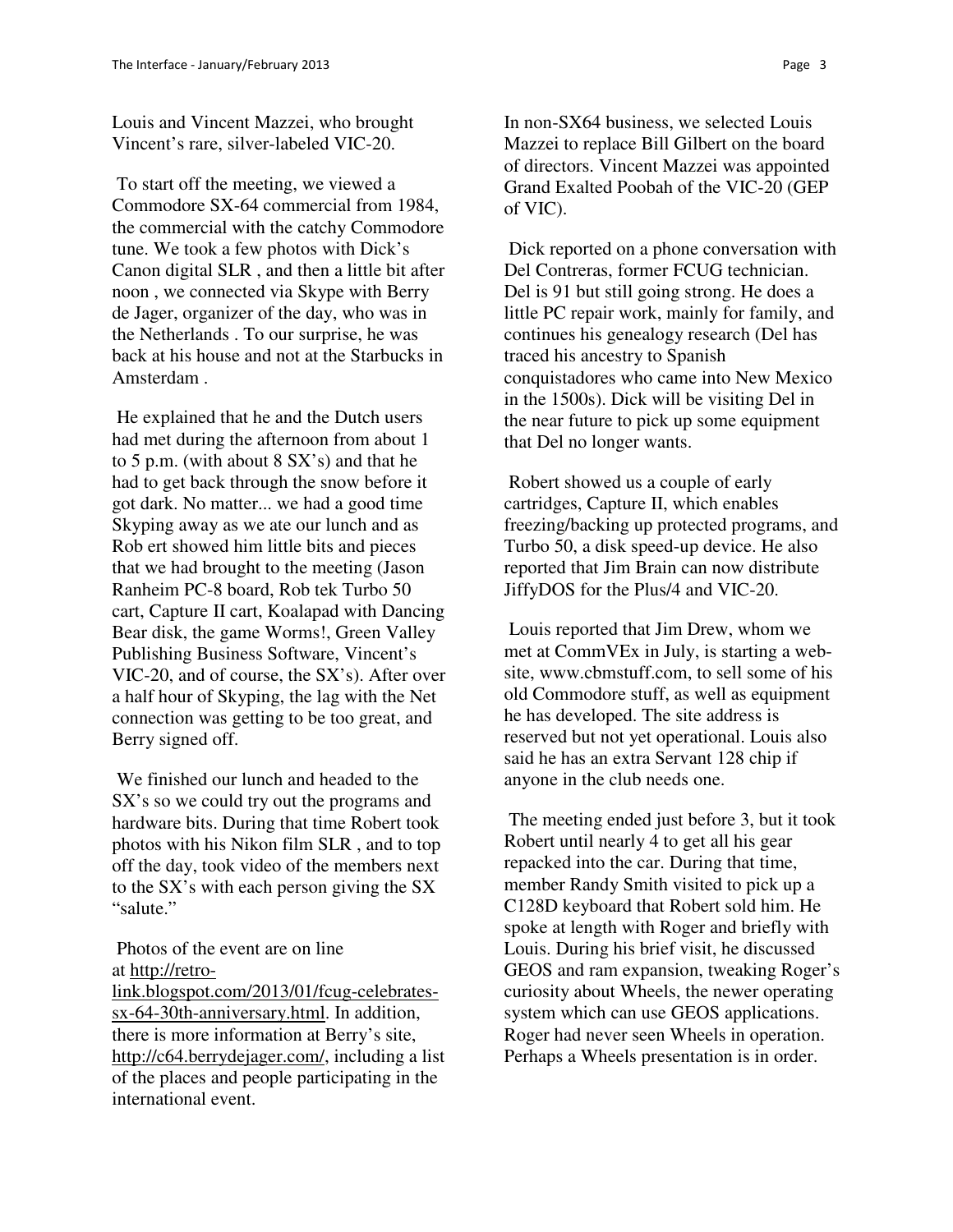#### FEBRUARY 2013 REPORT

#### -by Robert Bernardo

For the February meeting, I arrived on-time, followed by Louis and his son Vincent a few minutes later. Dick Estel was absent for this meeting, but Roger and Brad did come in. I set up the tables with the SX-64 on one and my display of C64 video digitizers on the other. The digitizers included ComputerEyes from 1984, the Print Technik Video-Digitizer from 1985, Video Byte II (including Super Explode V5.0) from 1989, and the Scanntronik Video Digitizer from 1990. I also brought my broken VIC-20 for Louis to look over.

As usual, while I set up everything Roger, Brad, and Louis engaged I technologyrelated small talk. Finally, everything was set up, and we sat down to order our food.

As we waited for our food, I showed the SX-64 amateur commercial v1 and v2 that was posted to Blip.tv and to YouTube. In January we filmed parts of it at the user group meeting, at member Alfredo's house, and at my parents' house. I edited it all together, over 27 minutes of footage reduced to 59 seconds, a process which took over 8 hours of work. That was just for version 1 of the commercial. Some on-line users wanted a babe in the commercial (in the original, it was a bikini-clad woman diving into a pool). After 3 more hours of editing, I finished version 2 of the commercial with Amiga personality Kiki Stockhammer gyrating during one of her band's concerts, the band being Warp 11, a Star Trek rockand-roll band.

For lunch I ordered the shrimp burrito and soda, but because it was my birthday, Brad picked up the tab! Also for dessert, Louis had brought a C= decorated chocolate cake in honor of my birthday. Yum! Thanks to

everybody for making the meeting a special occasion.

After the lunch, we got down to business, old and new business, that is. I reported that only one more payment was due for the July 27-28 CommVEx and that surprisingly the venue, the Las Vegas Club Hotel, was not accepting any room reservations for the date. We surmised that the LVC Hotel was going through remodeling, and that was why no one could book any accommodations. I had to advise the members to look at other nearby hotels near the LVC.

Louis showed the many 6502 CPU chips that he got from Bulgaria and the many 6560 VIC-I chips he got from China. We talked about how there was so much interest in these chips from those on the Denial VIC-20 forum and how that interest just petered away. So, now we have lots of chips for any VIC-20/PET repairs for the club.

We opened up my broken VIC-20 and found that the 6502 and 6560 chips were soldered to the board. Darn! O.K., I'll have to give the VIC to Ray Carlsen so he could install sockets for both chips. Then we could replace one or both chips, the chip(s) being probable cause why my VIC wasn't working.

Then we started two concurrent presentations. Louis demonstrated the method of rebuilding an Atari joystick with new parts from a supplier. I demonstrated, or should I say tried to demonstrate, the use of the various video digitizers listed above. Louis' presentation went without a hitch, showing the method of how to make an Atari joystick as good as new. My presentation did not go as well.

First, I tried the ComputerEyes digitizer. I hooked in my Canon videocamera to the digitizer. No response, even though I turned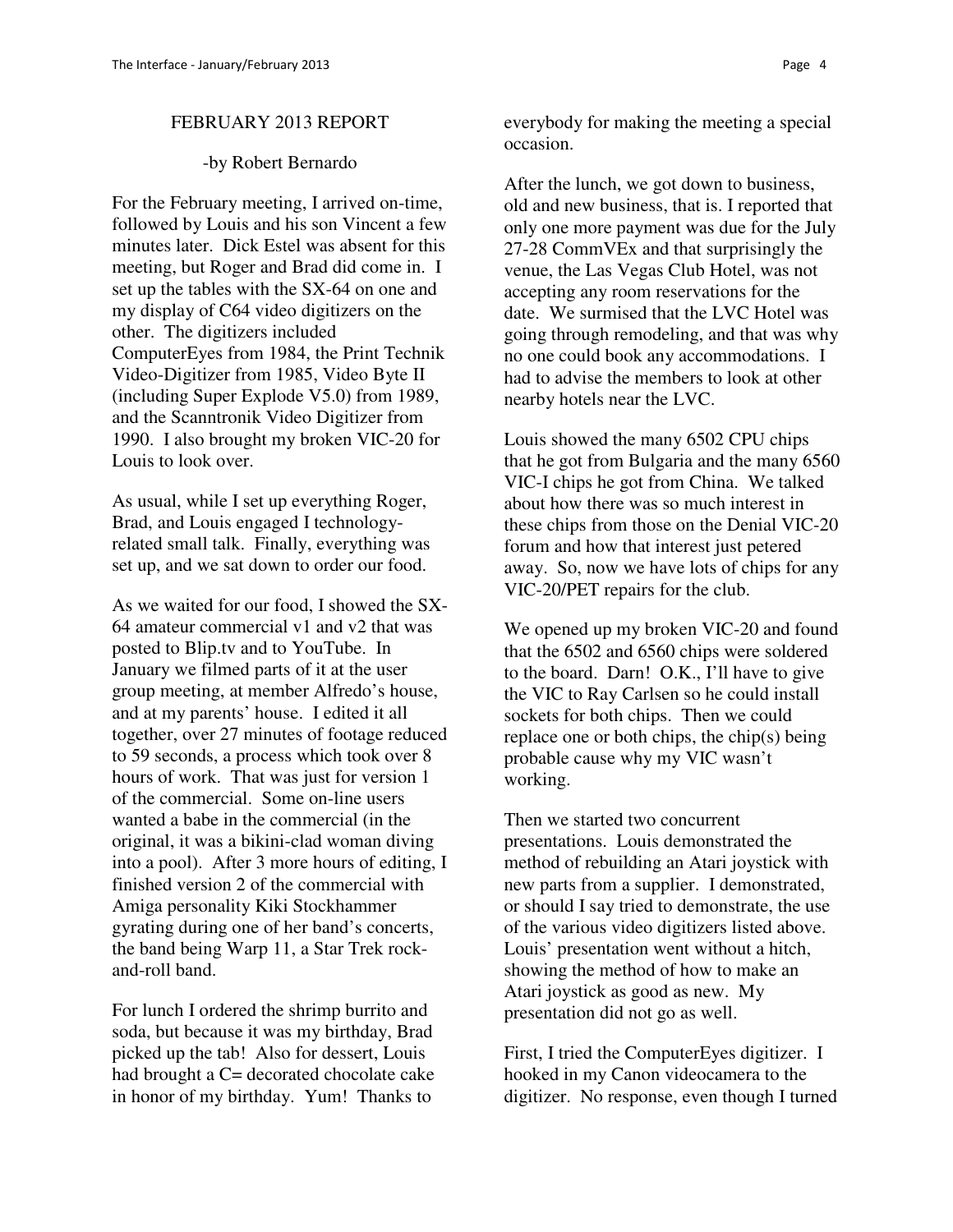the two knobs on the ComputerEyes unit. Then I tried the Print Technik. I was able to digitize one image of Vincent, but then it would not respond to further scanning. Very strange! What was happening?

To my chagrin, I did not bring a gender changer for the RCA cable coming out of the Video Byte, and so, I was not able to demonstrate that one. I went to the Scanntronik Video Digitizer, the most sophisticated of the bunch because it used three separate scans -- one red, one green, and one blue -- in order to form one complete color image. I held the green transparency in front of the videocamera lens and tried to do a scan of Vincent. Nothing! Just some dashed lines on the screen. Heck! I tried the process again with the red transparency. Again the same result! What was happening?

The digitizers wouldn't work or would work slightly but unreliably. Three different digitizers… They couldn't all be bad. Ohoh, wait… I remembered. The SX-64 user port is different than a C64/128 user port. It had different voltages (as Ray Carlsen explained to me later on, the SX-64 carried 9 volts AC grounded on one of the user port pins, which is an undocumented CBM error. To make it compatible, you'd have to cut a

trace on the board, disconnecting the 9 volts to that pin.) So, that'swhy the digitizers were responding in such a flaky manner.

I explained to the members why the digitizers weren't working, and I gave my apologies. I should have brought a regular C64 or C128. They understood that not all goes as planned in a meeting. I just hoped that the SX-64 did not damage the digitizers by feeding them the wrong voltage.

The meeting ended way past our official end time, but that was as usual. Before I started

disassembling all the gear and packing it away, I reminded the members about the date of our March meeting. I also took home the rest of the chocolate birthday cake; it was too much for the club members to finish at the meeting, and it was too much for me to finish alone at home. However, my middle school students loved it the next day.



VIVA AMIGA UPDATE!

(From 2010 to 2012, Zach Weddington, film-maker and producer, filmed interviews and more for his movie entitled, "Viva Amiga!", a film about Commodore Business Machines and the Amiga computer. He interviewed various users, behind-the-scenes newsmakers, and engineers, like R.J. Mical and Bil Herd. Now he is editing the film and gives the latest update below.)

From: Zach Weddington (via Facebook) Date: Saturday, Dec. 15, and Sunday, Dec. 16

My film is not about the Amiga, it IS the Amiga. More - It's all the glory and the pain, the real story with the people who were actually there. After it's done next year, it will always be around to remind people that periods in history should not be forgotten; there are winners and losers, and ultimately it's what we lose that matters the most to remember.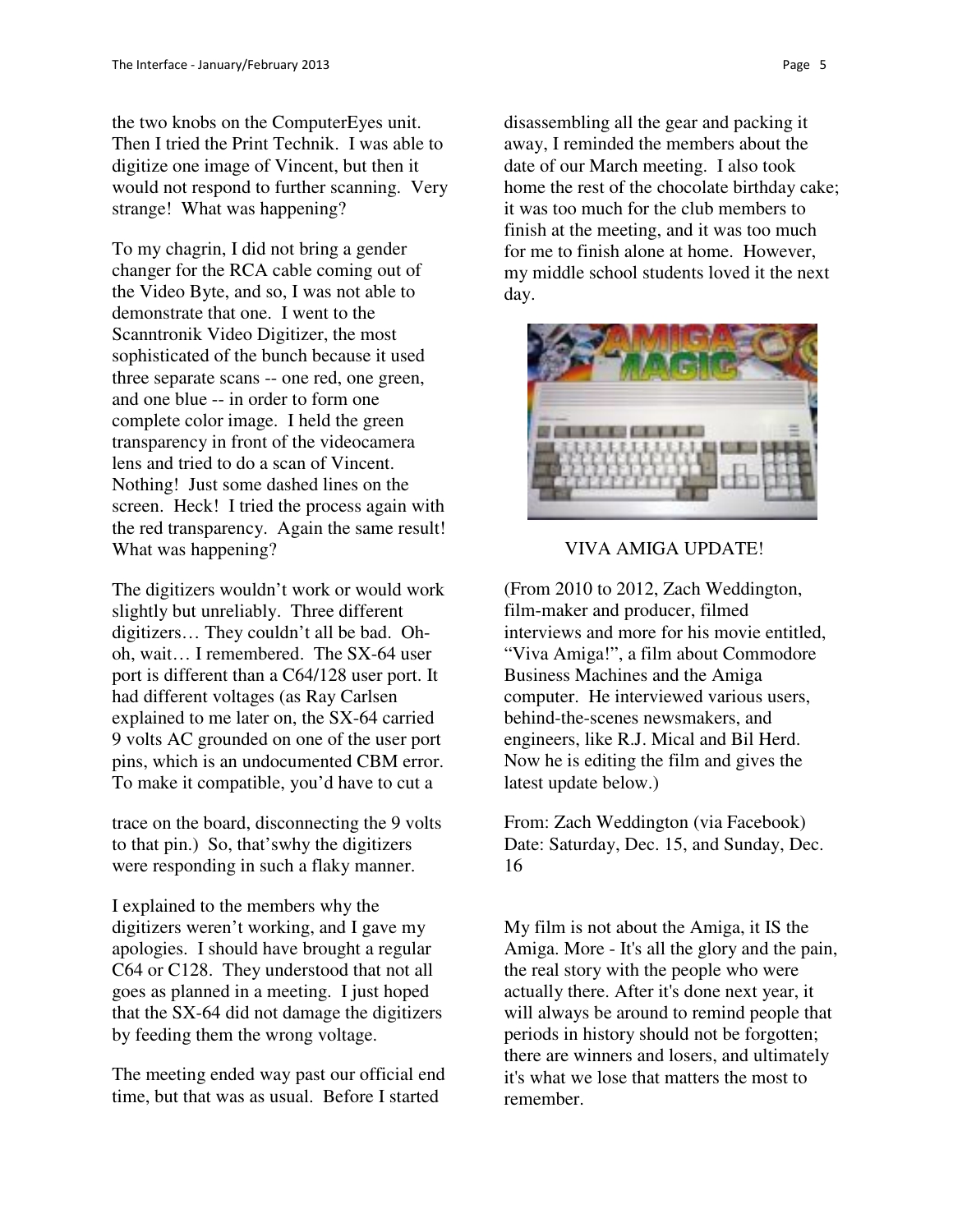And just to be clear, the whole film is being edited at once, according to content. That will be finished this year as promised. Then I will polish a section to the level of a final cut and display it. Then get feedback from you all. Then complete the polishing until completion throughout the rest of 2013.

Thanks for your patience as I slug through the most visually uninteresting, least coolupdateable part of the film-making process. There's a light at the end of the tunnel! Coming in the late spring -- a finished chapter with visuals and sound and graphics. Keeping my eye on the big picture here. And Robert Bernardo said some pretty damned insightful things about Commodore and what it means to love a computer. Just finished editing his interview.



### SOURCING NEW RIBBONS FOR OLD **COMPUTERS**

## -by Paul Quirk

There was nothing quite like a document printed from an 9-pin dot-matrix printer - the kind that would be connected to an 8-bit computer. [There was] no attempt at hiding the blocky nature of the characters. We lived in a world of visible pixels, and we were proud to show them. Sometimes, I'd leave the tractor feed sides on the paper just for that added touch of mechanical technology.

In these days of dirt cheap, razor sharp inkjet printers, it's fun and whimsical to send correspondence printed off one of these ancient but reliable printers. Problem is, getting replacement ribbon cartridges is becoming increasingly difficult, expensive, if not downright impossible, and re-inking can only go so far.

Dot-matrix printers are here to stay, except these days they're marketed as "impact" printers. Multi-part forms, the kind used in shipping where you have a white, red, and yellow copy, ensures the business need for an impact printer; laser and inkjet can't do multi-part forms. They're just not as common as they once were, so these days, industry makes ribbon cartridges for dozens instead of thousands of different makes. My first printer ever was an MPS 802 connected to my Commodore 64. When I got a Commodore Amiga system, I sold the MPS 802 [and bought] an Epson LX-810, as the MPS 802 didn't work with the Amiga. [Comparing the MPS 802 and] the LX-810 model printer, [I noticed] that the printer ribbon cartridges looked very similar; but, as is the way with printer technology, there were slight differences in the ribbon cartridge design that prohibits interchanging the two.

I recently acquired an MPS 802 printer. It occurred to me that, while there may have been differences in the printer cartridge design, I assumed that the ribbons themselves would be of standard dimensions. It would have been cheap and easy enough for manufacturers to stamp out their own plastic ribbon cartridge cases en masse, but they likely bought the ribbons from a common source, as is typical in manufacturing. I checked. The dimensions of the ribbon in the cartridge of the MPS 802 are pretty much identical to that in the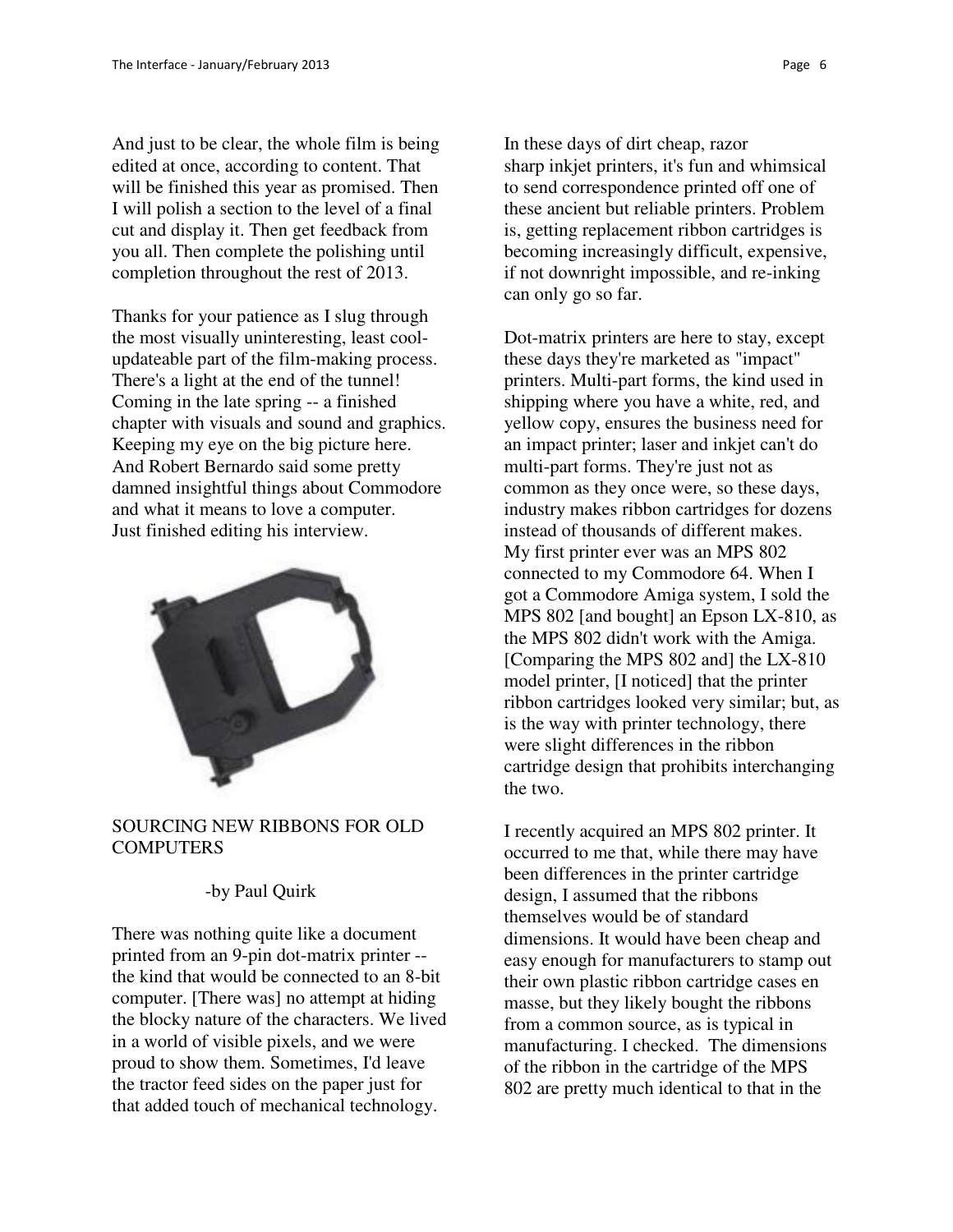Epson LX-810 cartridge (and probably others).

To test, I took an old Epson LX-810 cartridge that still works but is slightly faded, and removed it from that cartridge. Next, I carefully pried the top off the MPS 802 cartridge, and removed that ribbon. Then I wound the ribbon from the LX-810 cartridge around the spools, snapped the lid back into place, and wound the ribbon back in. The result? Success.

This is good news, because Epson still sells a printer that takes the same ribbon as my old LX-810; it's the LX-300 printer. Ribbons for this printer are available at Staples for a reasonable \$13 or so. I think I'll buy a brand new Epson printer cartridge to cannibalize for my MPS 802 now, but I probably should wear latex gloves [next] time.



## AN INTERVIEW WITH JIM SUMMERS

## (Commodore PET/64 game creator)

# -by Mr. Nop

JS: First, a little background about myself. When I was thirteen years old, a student in junior high school, I arrived at school one morning to find these large bulky machines in our classroom labeled "PET Computer".

In the days where an Atari 2600 or Colecovision was all we knew, these PETs were viewed with some mystery and intrigue. I found them somewhat intimidating with all of the keyboard characters and the mysterious reverse field key. Over the following semester with the help of a dedicated teacher we learned BASIC programming and the basics of the GOSUB, REM, PEEK/POKE and DIM statements.

In those days games were stored on cassette and we had to use the wall mounted clock to 'time' the cassette in order to fast forward the tape to xx number of seconds as per the times written on the tape case card. This meant rewinding the cassette each time we wanted a different game. I enjoyed breaking out of the games and looking through the lines of code in order to see how each game worked. At the time my father was a teacher at another elementary school and when school ended for the season we visited the school to play on the PETs as my father packed up the classroom for the year. A very kind principal observed these two young boys playing on the PET and asked us, "How would you boys like to take these home for the summer?". We were grinning from ear to ear. Many of the summer nights were spent in our basement programming games in BASIC.

In these days games arrived in the classroom strictly through hand-to-hand copying of tapes and in this month alone I've discovered games that I'd never seen before on the PET such as Defender and Frogger. It was a different era, one where friendships were made through going over to another student's house to LOAD and SAVE games on tape. Today you can download a game located in an overseas country without ever leaving your bedroom.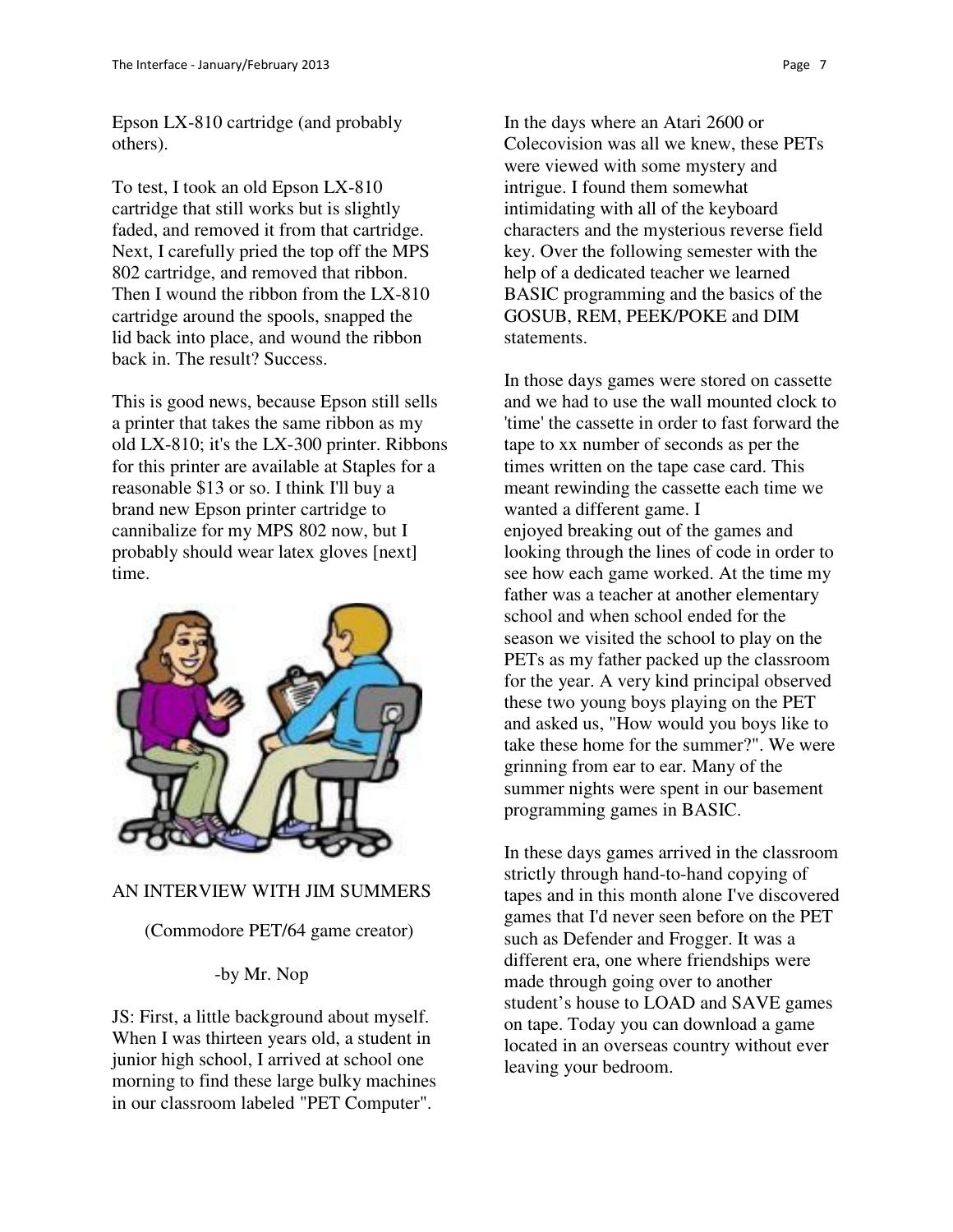A few games peeked my curiosity as they contained only one line of code, a SYS statement. I wondered where the rest of the code was and why I couldn't list it. These games seemed to be of better quality than the BASIC games, ran much faster and often imitated commercial arcade games.

One day in 1982, a game arrived in our classroom titled Slime! It was written in machine language and the player's mission was to fight off ever-growing green slime. The game was highly addictive and students were wondering if any other games existed written by this Jim Summers fellow who also happened to live in Ontario. You can imagine when Star Spores made its debut, we were gathered around in the classroom watching one another play. Each level was different and many kids were blown away by the creativity of it.

Fast forward 30 years to Christmas of 2012. My brother and I were reminiscing about the 'old 8-bit days' and he suggested I should write a game for the PET. At first I laughed it off, thinking that there could be no more than perhaps four people who'd ever see it. Through visiting forums and websites dedicated to the PET, I learned that it is still very much alive around the world. I dusted off the old compiler and set about coding a game in 6502. In my down time I looked through old messages and found people asking where they could find Slime and Star Spores. This brought me back to thinking about you, and remembered that my brother once mentioned contacting you to find out if you had the source code to Star Spores in order to try to port it over to the C64 (which also maintains a large fan base to this day).

I believe that the Commodore era was one of the greatest times for a teenager to experience. It allowed us to meet new people face to face not through an internet

browser. It resulted in many nights of young teenagers in their basements hacking away at code. I look at the thousands of C64 games in existence and often wonder if the same nights I spent on my C64 if somewhere in Europe someone else was doing the same.

Q: So umm, what have you been up to for the last, oh, 30 years?

A: I wrote the games for the PET and C64 during my last years of high school. After I graduated in 1984, I went to the University of Waterloo for the computer science program. I finished my undergrad, then spent two more years getting a Master's degree, also at University of Waterloo. While I was doing my undergrad, I decided I liked Waterloo, and I have lived there ever since.

After I graduated in 1991, I worked for a University spin-off called Waterloo Scientific. The company manufactured test equipment for the semi-conductor industry, so I worked with lasers and X-rays for a while. I worked at that company for about 10 years, but eventually the company was sold and shut down, and all the jobs were transferred to Britain.

After that, I worked for another local Waterloo company named Sandvine, which makes network equipment that analyzes network traffic and can apply policies for handling traffic of different types. I was working there when there was a big debate over network neutrality, and it was interesting to have inside knowledge of what was considered an evil company.

I was laid off from my Sandvine job about 5 years ago, spent a while looking for another job, and ended up going back to the University of Waterloo again. I have been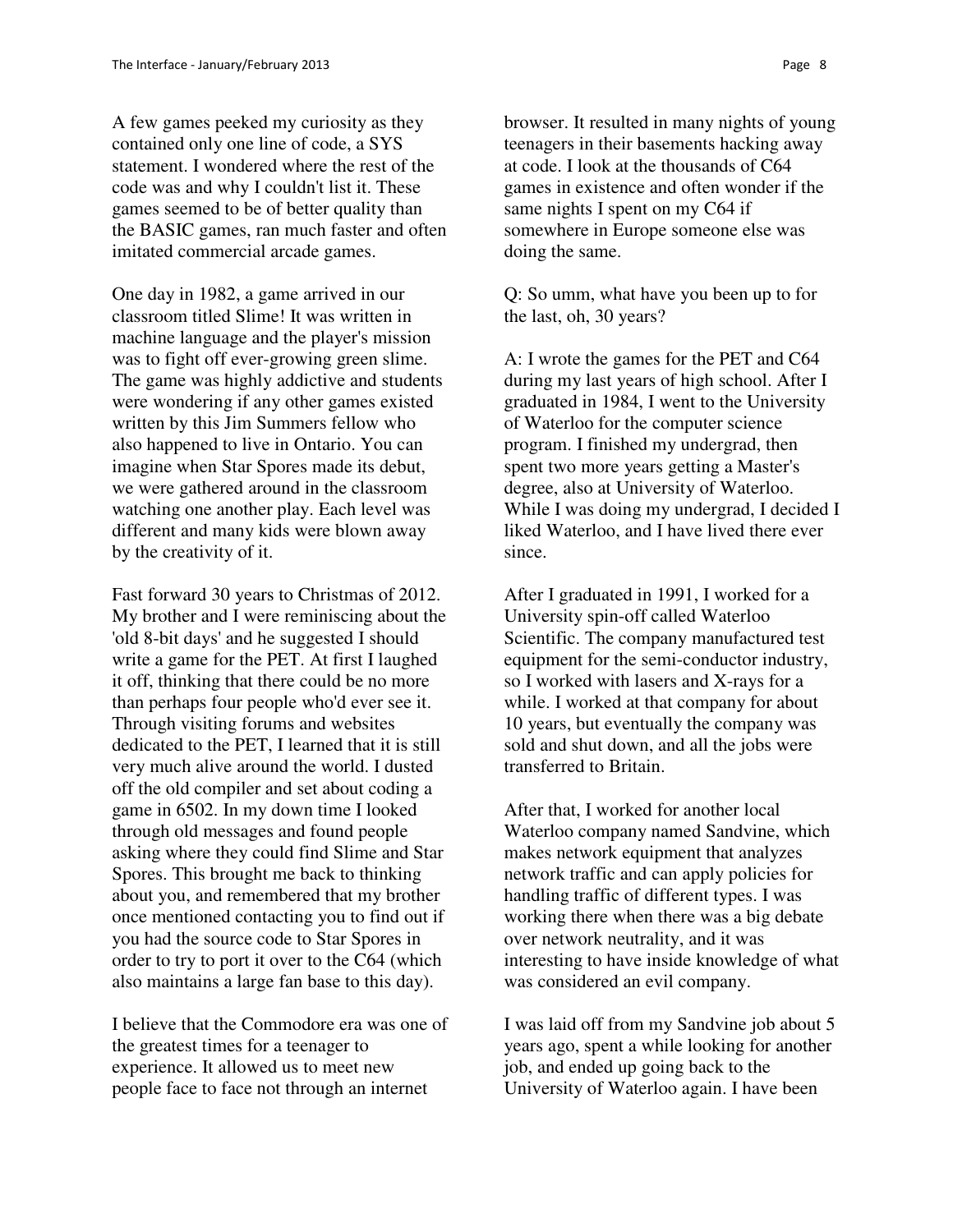working on a PhD for the last 4 years, researching how to make video servers faster.

I have been married for about 15 years.

I didn't write any more games after I entered University; since I became a professional programmer, I stopped doing it as a hobby. But my jobs have involved embedded systems and hardware, which requires the same sort of efficient programming practices as needed for games.

Q: When the PET computer first arrived in schools, we were just beginning to learn BASIC. I was wondering when you learned 6502, was it on the PET or did you learn it from another platform? As an example, Space Invaders surely had to have been written by someone who had prior 6502 knowledge as it was one of the first PET games to be written shortly after the PET was introduced.

A: I learned 6502 by writing games on the PET. The first computer I used was an Ohio Scientific computer that also used a 6502. My father was a high school teacher and he would bring the computer home on the weekend. My brother and I begged for our own computer, and my parents gave us a PET for Christmas. I think it cost a rather shocking \$1300, for the model with 16 KB of memory.

I wrote a few programs in BASIC first, of course. I wrote a program that would solve Rubik's cubes, I wrote a text-based stock trading game, and I wrote a version of the game "Breakout" in BASIC. I switched to assembly language after that. The Space Invaders game was my motivation; I wanted to write a game that good.

I learned 6502 from a technical reference that described the hardware and listed the

commands. I didn't have any formal programming training at the time, I figured it all out on my own by trial and error.

Q: How were Star Spores and Slime written, in a machine code monitor or through an assembler?

I wrote 3 games for the PET. Astro-Rescue, Slime and Star Spores, in that order. All of them were written using a machine code monitor, which was a bit of a pain, but I didn't know any better. I used a piece of paper as my symbol table to write down the starting addresses of various routines and variables. I spaced my routines out in memory to leave room to add to the code; but when there wasn't enough room, I would jump to code at a new location and then back. Fortunately, there wasn't a huge amount of code for those games, or my primitive programming methodology wouldn't have worked.

I didn't find debugging and testing the games to be too hard with the monitor. I wired-up a reset switch, and I tried to keep the code working as I added new features and refined it.

My lack of knowledge of programming techniques was more of an obstacle than using a monitor. My first game, Astro-Rescue, was pretty primitive since I couldn't figure out how to get multiple things moving on the screen at once. In that game, when you fire the weapon, everything else stops moving. I refined my technique for Slime, where I basically reinvented the polling loop.

For Star Spores, I found an algorithm for drawing straight lines from a magazine article. It was an interesting experience to take programming classes after writing these games and find out the formal techniques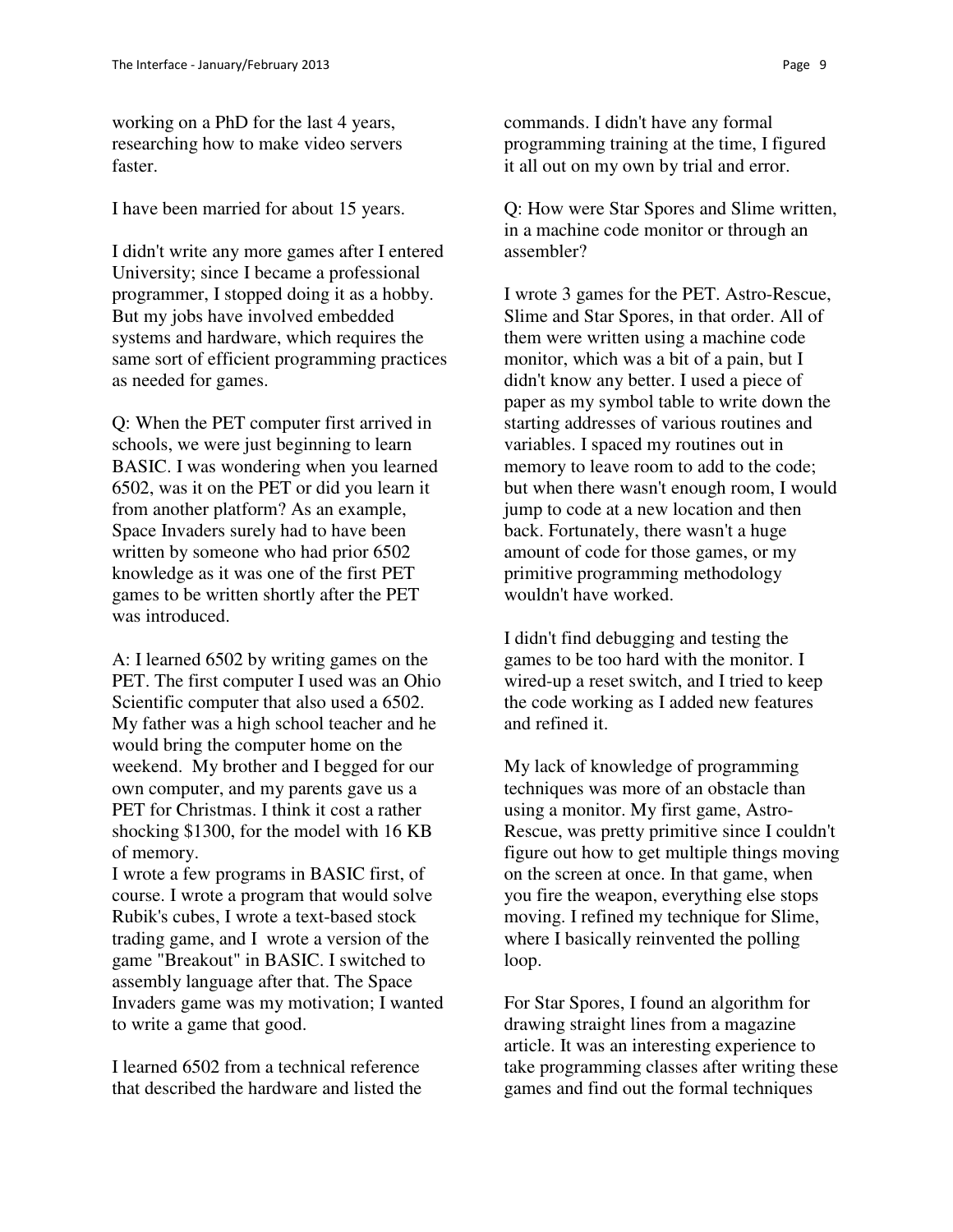that I had already figured out in practice.

It would have been really nice to have a symbolic assembler, not that I knew what they were at the time, and I probably couldn't have afforded to buy one. I would have loved to use a C compiler.

Q: One of the things that appealed to us about Slime and Star Spores were two options that were not often found in 6502 PET games. These were the option for one or two players and being able to enter your initials for a high score. These options created an atmosphere of competition between players. Star Spores in particular was like playing a completely different game on every level.

Could you tell us where the idea for Slime and Star Spores originated from? Where did you come up with the ideas for each of the Star Spores levels (example: shooting an alien on his descent will pause him, shooting him on his ascent will destroy him)? Were you an avid video game player?

A: Slime was a game I designed. I think the main inspirations were Centipede, and maybe Robotron (I don't remember when that game came out). I liked games where things get really complicated, making it hard to think. When the growth in slime gets out of hand, a hundred spores stream out at you, and that annoying '\*' chases after you, I think the game gets something like Robotron.

Star Spores was a copy of a game my friend, David Shadoff, wrote for the TRS-80. It is loosely based on Galaga, which has similar waves of different opponents. The style of the graphics, using quarter-character blocks, was common for TRS-80 games. Some of the opponents in those games were copies of my friend's, some I came up with myself.

At this point, I don't really remember my specific inspirations for all the characters, but I was a keen observer of arcade games at the time. I played my share of arcade games (but I tended to spend money on books, not games). I had an early video game system, the Fairchild Channel F, and I also had an Atari 2600, but I spent most of my time either playing or writing games on my computer. My school eventually got some Apple II computers, so I had a bunch of Apple games; and I was exposed to TRS-80 games from my friend. All of these were inspirations for writing games.

Q: In looking at Slime, there seems to be a certain level of quality that you were trying to achieve. I'm referring to things such as the slime effect on the title page and the transition effect between players where the screen fills up with green glob, an option for two players and the high score feature as I've already mentioned. You raised the bar for PET games that's for certain. What was your intention in creating these games, was it to release them commercially, for your own programming pleasure or to create something that would be an enjoyment for others to play?

I wrote the games mostly so I would have good games to play. I was also in sort of a competition with my friend to see who could write the better games. I tried to use the best programming practices of the time. I created fancy splash screens, high score lists, and allowed two players; just like the arcade games and commercial computer games of the time.

I never really considered selling the games. There wasn't much of a market for commercial programs on the PET, and I didn't try to contact any of the companies at the time. I found the games were more useful for trading. I gave me something to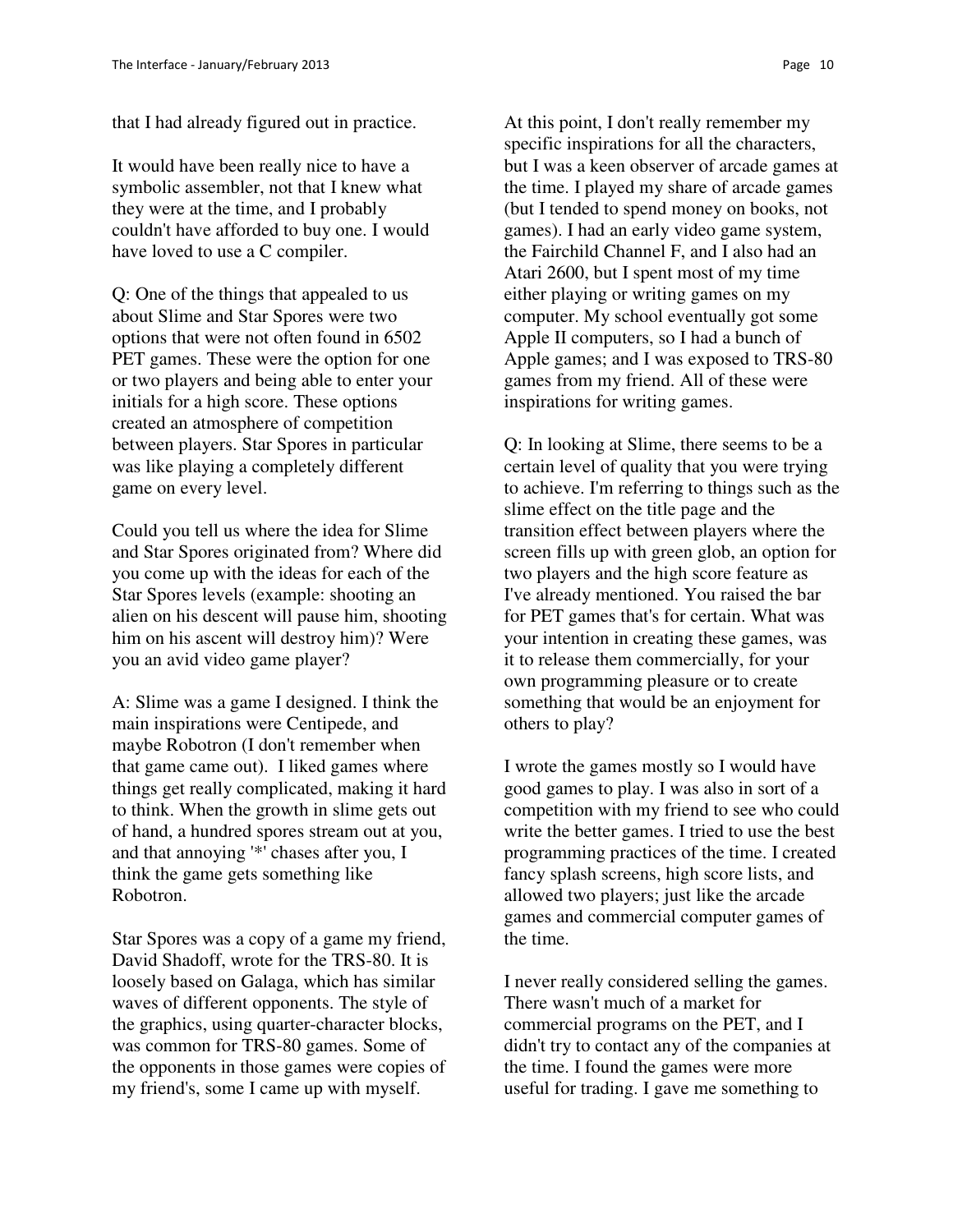upload to a BBS so I could download other games in return. It is unfortunate that the PET wasn't very popular, but I was writing games mostly for myself.

I wrote my Commodore 64 game with the idea that it would be sold. I made an arrangement with the owner of a local computer store to lend me a C64 floppy drive for development purposes. Unfortunately, the deal didn't work out. I gave a copy of the game to my cousin, who then started giving away copies to others. When the owner of the store saw someone playing my game in his store, he promptly ended the arrangement and asked for the floppy drive back. I sometimes wonder how things would have worked out if I were a bit smarter about handing out a copy of the game; but C64 games at the time were already starting to be better than anything a single person could write.

I also wrote some software for the Apple II, which was my first paying job. I ported an educational game from the C64 to the Apple, and earned \$200 for my efforts.

Q: Did you ever receive any correspondence by publishing your address in these games? I've always been amazed at how programs traveled from city to city solely via cassette tape. Our school teacher would receive new games by traveling out of town or through postal mail. Do you remember how you distributed your games?

A: I have been contacted by a handful of people over the years, so I am somewhat glad I put my name and address in the games. I'm a bit embarrassed to admit I didn't respond to the messages. I knew about the simulators out there, and thought about getting my games working again; but I never got around to it.

However, I was really pleased a year ago or

so when I decided to do some research on the emulators again. I easily found my C64 game, but the PET games were more challenging to find. It seems kind of magical that my games have been ported, and excellent emulators have been written, all with no effort on my part. Open Source software is great, and I wonder if there is some way I indicate that my games are freely distributible.

That being said, I didn't find a copy of Star Spores online; just Astro-Rescue and Slime. I have Star Spores on a cassette, but my PET is dead after all these years, and I haven't made an effort to find out how to transfer software from cassette. I might have a copy on a C64 floppy, I need to do a bit of searching for that.

I didn't make any special effort to distribute my games. I just uploaded to BBS's and gave the occasional copy away. It's amazing how it got saved and transferred to the internet after 30 years!

[Ed: We were able to find a copy of Star Spores online, and it is at http://www.commodore.ca/forum/viewtopic.  $php?f=1&E=8017$ 

Q: What did your friends think of you after these games were released? I would imagine you were probably the most popular kid in high school at the time?

A: Unfortunately, I got almost no fame from these games. None of my friends had a PET, and my school had Apple II computers, which had more impressive games. My school eventually got some PET computers, but my games were old news by then.

Q: Having created a few games of my own in machine language, I can tell you that I have never found them challenging to play.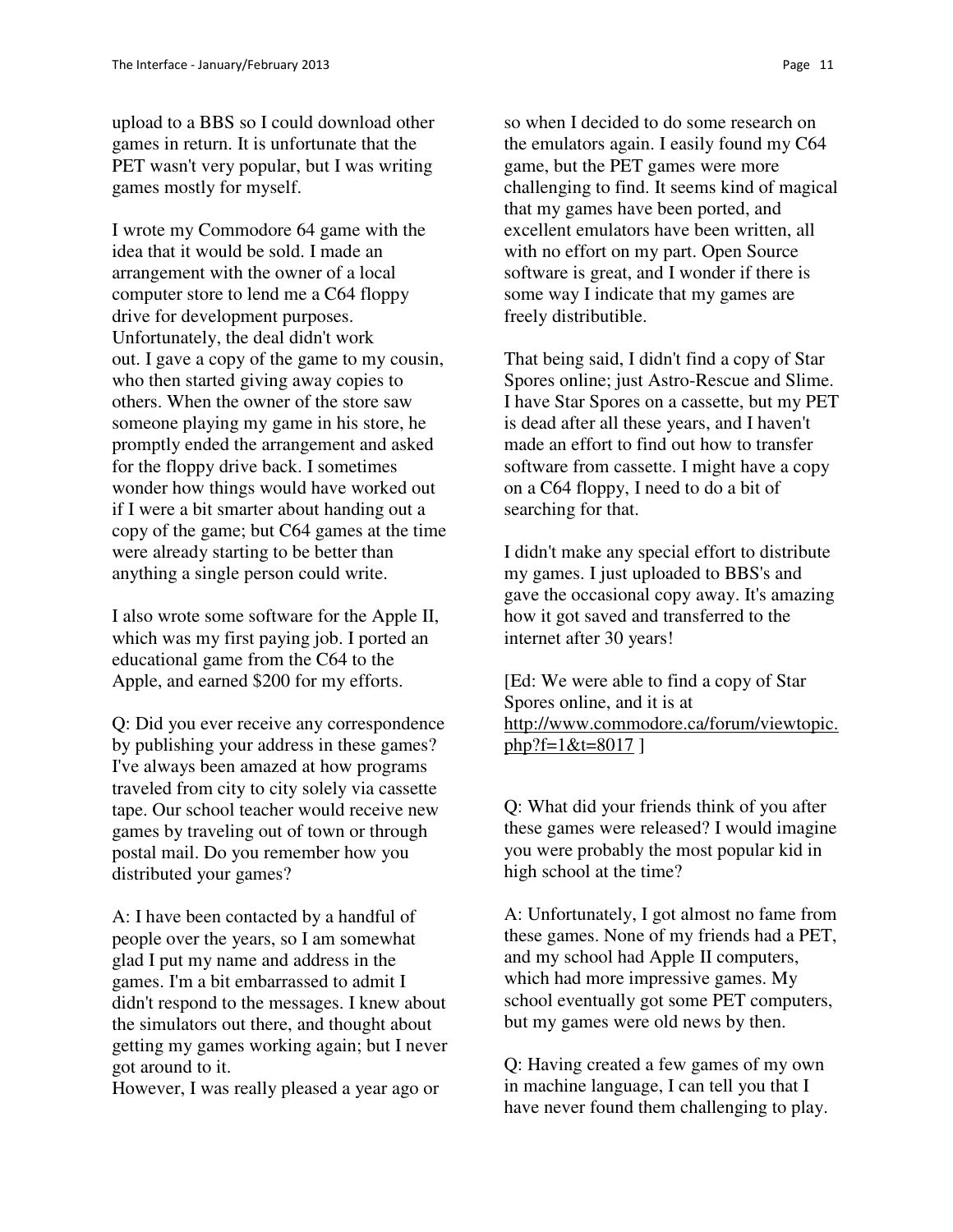Knowing the logic behind how the enemy moves or when he will fire upon you seems to take away some of the challenge. I've always believed that the true test of writing a game is whether it can challenge the author. Were you challenged by your own games when playing them?

A: I was definitely challenged by my games, the main reason I wrote them was to play them. I do wonder how my high scores measure up though. I don't think anyone will beat my Astro-Rescue high score; it was a difficult game and I barely remember how to play it. Slime was my favourite game, and I hope my high score is competitive in that game. I probably had some advantages from having designed the games, but getting good at arcade-style action games is mostly about practice, and I got plenty of practice while testing them.

Q: Many programmers seem go from one platform to another. You eventually moved onto the Commodore 64 where you wrote a game titled Alien Brood which was the C64 version of PET Star Spores. Alien Brood was released in 1983, just a year after the C64 was introduced. You wasted no time in learning the internal workings of the C64. Could you give us some details on Alien Brood?

A: I didn't port the PET version of Star Spores to the C64, I wrote it again from scratch. I don't think I really had a choice, as I recall the memory layout of the C64 was different than the PET; and since I couldn't relocate my code or really change it much, a direct port wasn't an option. I used hardware sprites on the C64 for the characters, and the quarter-character graphics was unnecessary for the C64. Also, the C64 had a sound chip, so my sound routines from the PET version weren't of much use either.

I only used 8 sprites for the C64 version; the space ship at the bottom and the missiles are done with regular graphics. I used the sprite collision detection to determine when the characters were hit. I didn't know about the tricks for using more than 8 sprites on the C64.

I used a machine language monitor to write the C64 games. I never owned a VIC 20, the hardware didn't impress me. I went from a PET to the C64. I also owned an Apple II clone at one point.

Part of the reason I could learn new platforms quickly was that you could actually get documentation about all the hardware in the computers. The technical reference for the C64 had complete details about all the hardware, so it was just a matter of deciding how to use the information. I had a great reference manual for the PET; it even included schematics. That lead to one of the biggest thrills I had with my PET. At the time, it was about \$300 more for the 32 KB version of the PET, and Commodore was known to drill holes in the motherboard to prevent people from adding memory to the 16 KB model. When I examined my PET closely, I saw that all the memory slots were populated. Checking the schematic I had, I determined that I could change a jumper to get 32 KB of memory. My friend and I cut a jumper, soldered in a new one, and my PET instantly had 32 KB for free! My mother still mentions she was shocked that I took a soldering iron to a very expensive computer.

Q: After releasing these three games you seemed to disappear from the game radar. Were there any other games that were released that we're overlooking? I'm told that you may also have written games for the Apple II.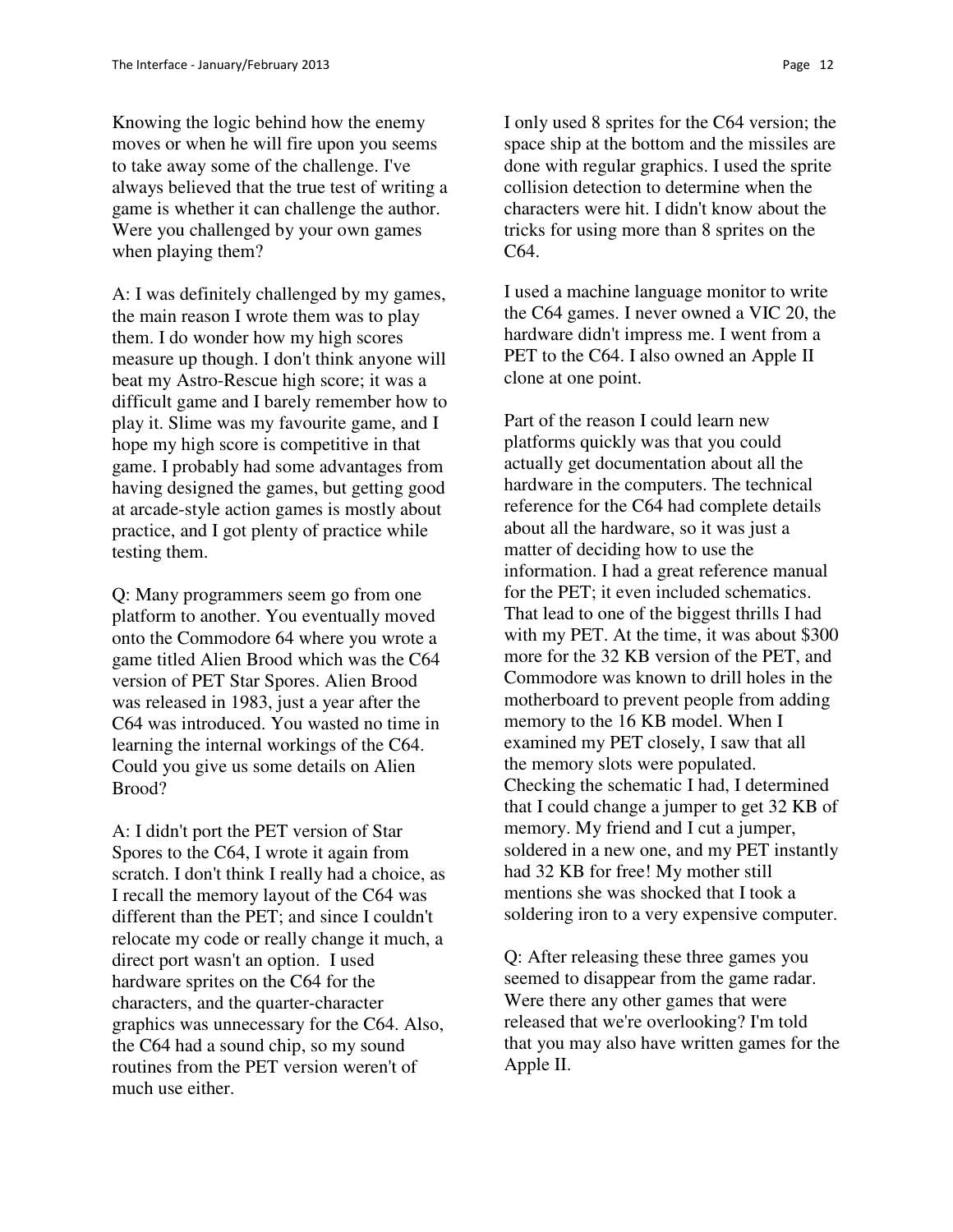A: Nope. My game writing career was over when I started University. Once fight games and first-person shooters came out, it seemed like way too much work to write a commercial-quality game.

Q: In attempting to find you, I spoke with your brother who reminded me of my own brother with whom I spent many nights programming. He sounded like he also knew a lot about machine language. Does the love of coding run in your family?

A: The love of coding doesn't really run in my family. My brother is more interested in the hardware, and didn't write significant programs. My sister went into accounting, and is now a CFO. My father was a teacher and my mother a nurse; but they are avid doit-yourselfers, which is probably why I thought I could write my own games.

Q: Even though the PET was released in US and Canada it seems that a lot of software for the PET originated from Ontario, particularly Waterloo. Do you have any thoughts on why this was?

A: I don't know why there would be a Waterloo connection. I suspect that part of the Ontario popularity of the PET was due to the Toronto computer store (I think it was called Batteries Included?). I was interested to see there was a lab with SuperPets in it when I started at Waterloo, but unfortunately, I never took a class that used those machines. I'm guessing there were a few fans of the PET at University of Waterloo, which may be why software originated here.

Q: One of the things that has always bothered me over the years is Space Invaders. Someone went through a lot of effort to write that game, a clone of the real arcade game and yet never gave themselves

any credit. There is no reference as to who wrote it. Was this you Jim and if not, do you know have any thoughts on where it might have originated?

A: I don't know who wrote Space Invaders; but it was really head and shoulders above the other PET games of the time. I'd love to know the story behind it as well.

Q: One of my idols on the C64 was Jim Butterfield. While I found some of his articles confusing at first, in later years I was able to appreciate just how much he knew about the 6502. Did you ever meet Jim, did you look up to him?

A: I never met Jim Butterfield, but I was impressed by what I read in the Computer magazines at the time. I was really impressed that Science Fiction writers like Orson Scott Card and Jerry Pournelle wrote technical articles about computing.

Q: It seems that it was only yesterday that magazines were publishing games sent in by other programmers that the reader could type in and play. I recall Compute and Compute's Gazette being must-have magazines as a teenager. Today I find that many youths engage in X-Box or Play Station but have no knowledge or desire to learn how to program. How do you feel knowing that almost 30 years after you wrote these games, that people are still requesting them and playing them? Do you think that the 8-bit machine is a dying breed? What would you say to someone interested in learning machine language for the Commodore machines?

A: Computers really are different now than 30 years ago. In the early days, computers seemed to be designed for programming, not for simply running programs. The games were also much simpler, so that it was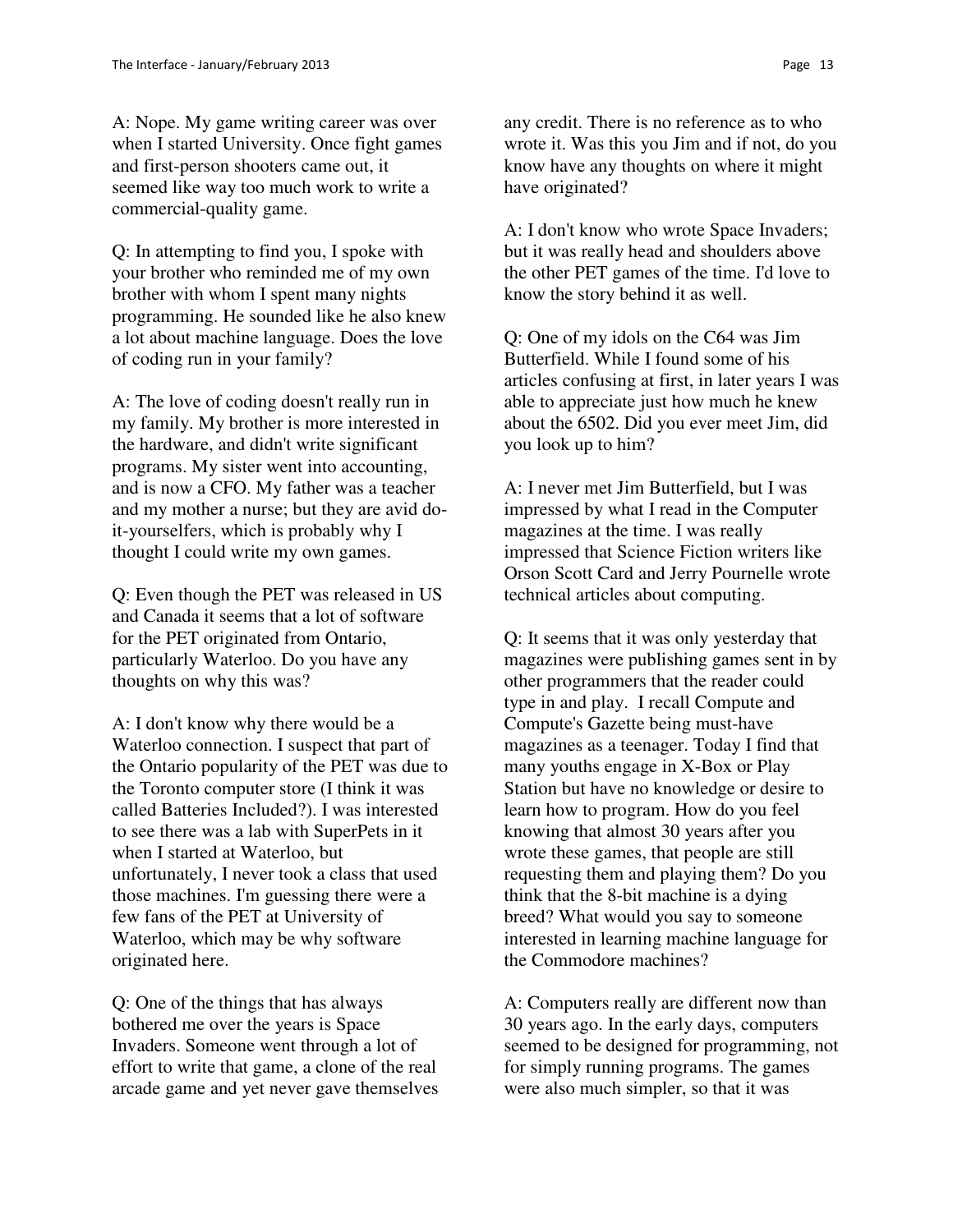possible for a lone teenager to equal the quality of professional games. Once the C64 and the better video game consoles came out; the production quality of games made it too daunting to try to equal.

That being said, there are many game development platforms out there; and huge numbers of Apps and Flash games. There are probably just as many kids inspired to program these days as there ever were; which is to say, not many. The beauty of the old 6502 systems is that they were simple. You didn't need device drivers; you just wrote to hardware registers. Also, machine languages were designed to be used by programmers, not compilers. But with the number of open source programming tools out there; and the wealth of information available from Google Searches, I think there are ways for people to write their own games if they want.

8-bit machines are clearly a dying breed; I don't think you can actually buy one any more. But I think it is worthwhile to learn any machine language, since I think even high-level programs can be written better if the programmer understands how the computer works. I consider the 6502 to be one of the original RISC computers, it certainly has a very small number of registers and operations. There is also an advantage from the simple memory-mapped support chips. Although students always want to use the latest and greatest processors and systems; I think you can learn machine language and computer hardware much better from a PET than a horrifically complicated multi-core x86 processor.

I don't know if there is a port yet; but an iPad and/or Android port of an 8-bit simulator might be a good tool for encouraging people to program for 8-bit machines. Some of the Apps on tablets seem

to be closer in spirit to those old 8-bit games than typical modern PC games, where a lot more effort is applied to the graphics than the action in a game.

Q: And finally, do you have anything you'd like to close with....

A: I'd like to thank the community that has kept 8-bit software on life support. Without all the work writing emulators and transferring programs from obsolete storage devices, this software would die along with the hardware that ran it. In my case, the games were just a hobby of mine as a teenager, and I never put much effort into preserving them. But I think it is really great that through the efforts of others, my software lives; and I can show off my 30 year old game to my fellow students who weren't even alive when I wrote them.

[I would like to thank Mr. Summers for taking the time to do this interview. His PET games are still sought after by PET owners to this day.]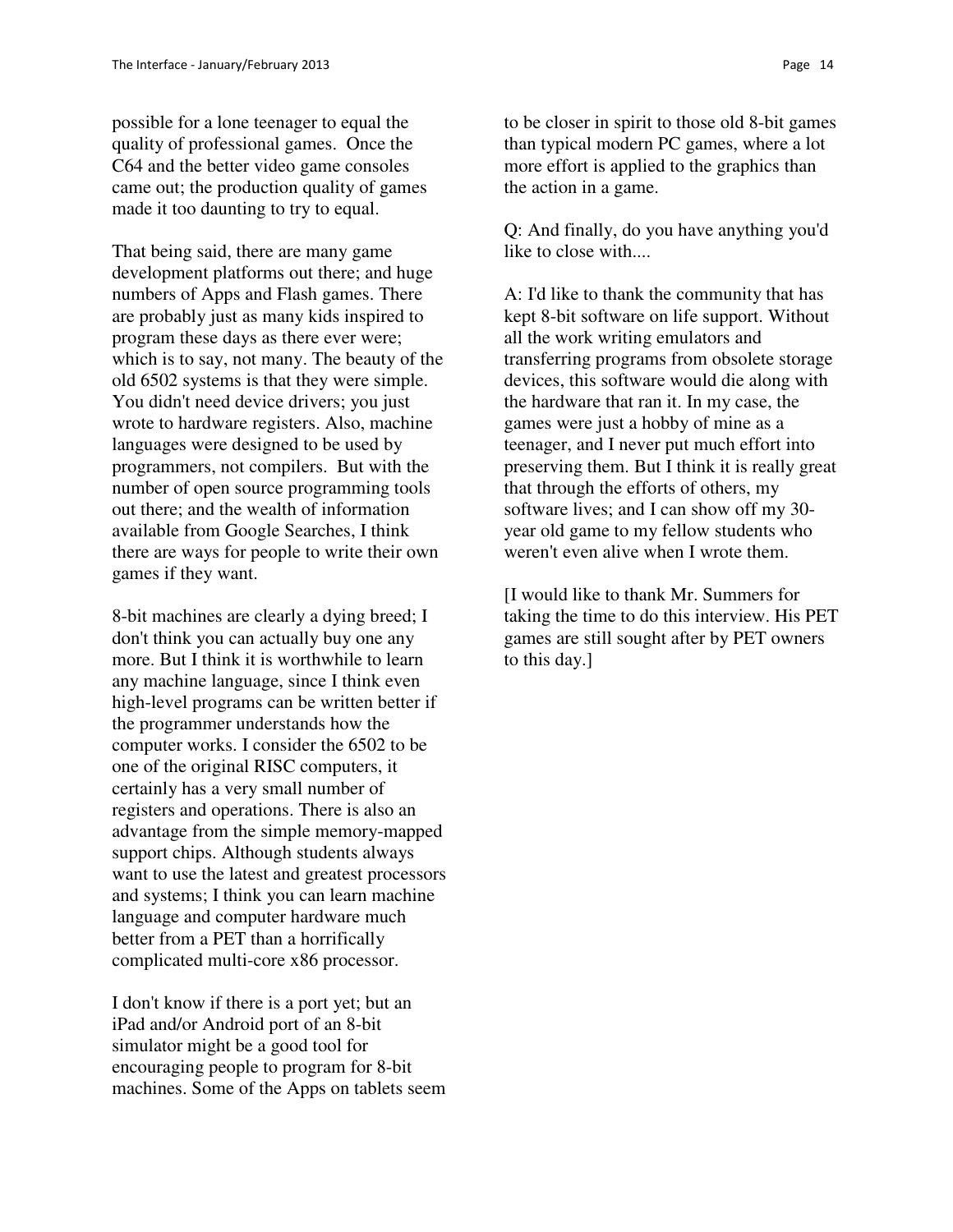#### MEMORY LANE

### -by Dick Estel

#### **Introduction**

 This will be a limited series of articles saluting some of our past members, people who have made a significant contribution to the club. Our more recent members did not have the pleasure of knowing these men and women, many of whom have passed on. However, they made a lasting impression on the club and the author.

 Since the subjects are mostly not available for questioning, there will be quite a few times when I will have to say something like, "I believe," or "to the best of my recollection." Questions and comments to our web address, info@dickestel.com, are welcome.

### SANDY & INGRID DIPPOLETT

Salvador "Sandy" Dippolett joined the club a year or two after I did, when we were still meeting at the Fresno Adult School . It was immediately apparent that he was a man of broad knowledge and above average intelligence. He was always there with wise council when we had difficult issues to deal with.

Sandy had been involved in various other organizations, so had experience with matters such as obtaining non-profit status, finding meeting locations, and recruiting members.

He was an optometrist by profession, but had spent a part of his life working for the state health agency, reviewing Medi-Cal claims. He was interested in photography, and during his retirement, took up painting, an aspect of his life that we did not learn about until after his death. When Ingrid invited club officials to come and pick up

his equipment, she gave each of us one of his paintings. I chose one showing an old barn, a favorite photographic subject of mine.

Coincidentally, I had met this wife long before I joined the club. She was a social worker at the Fresno County Welfare Department when I was an eligibility worker, and we had a few clients in common over the years. She had retired by the time I met Sandy .

At some point the club decided to hold a picnic and invite members and their families. Sandy and Ingrid generously offered the use of their large patio and back yard. They had a ten acre lot east of the Fresno-Clovis metro area, with a sweeping view of fields and meadows and the Sierra foothills beyond. After moving there, they had purchased another ten acres to the east, ensuring that their view remained unobstructed. The property was further enhanced by a duck pond, a guest house/workshop built in the classic "old barn" shape, a huge lawn, and an extensive cactus garden (they were members of the local cactus society).

The Dippoletts provided soft drinks, members brought food for a potluck, and we were able to enjoy this location for our annual picnics for a number of years. Sandy passed away in 2001, much too young at age 76, and Ingrid left us only a year or two later. A photo of Sandy is on the FCUG website at

## http://www.dickestel.com/images/fcug013.j pg

and there's one of Ingrid at a picnic at

http://www.dickestel.com/images/fcug0053. jpg